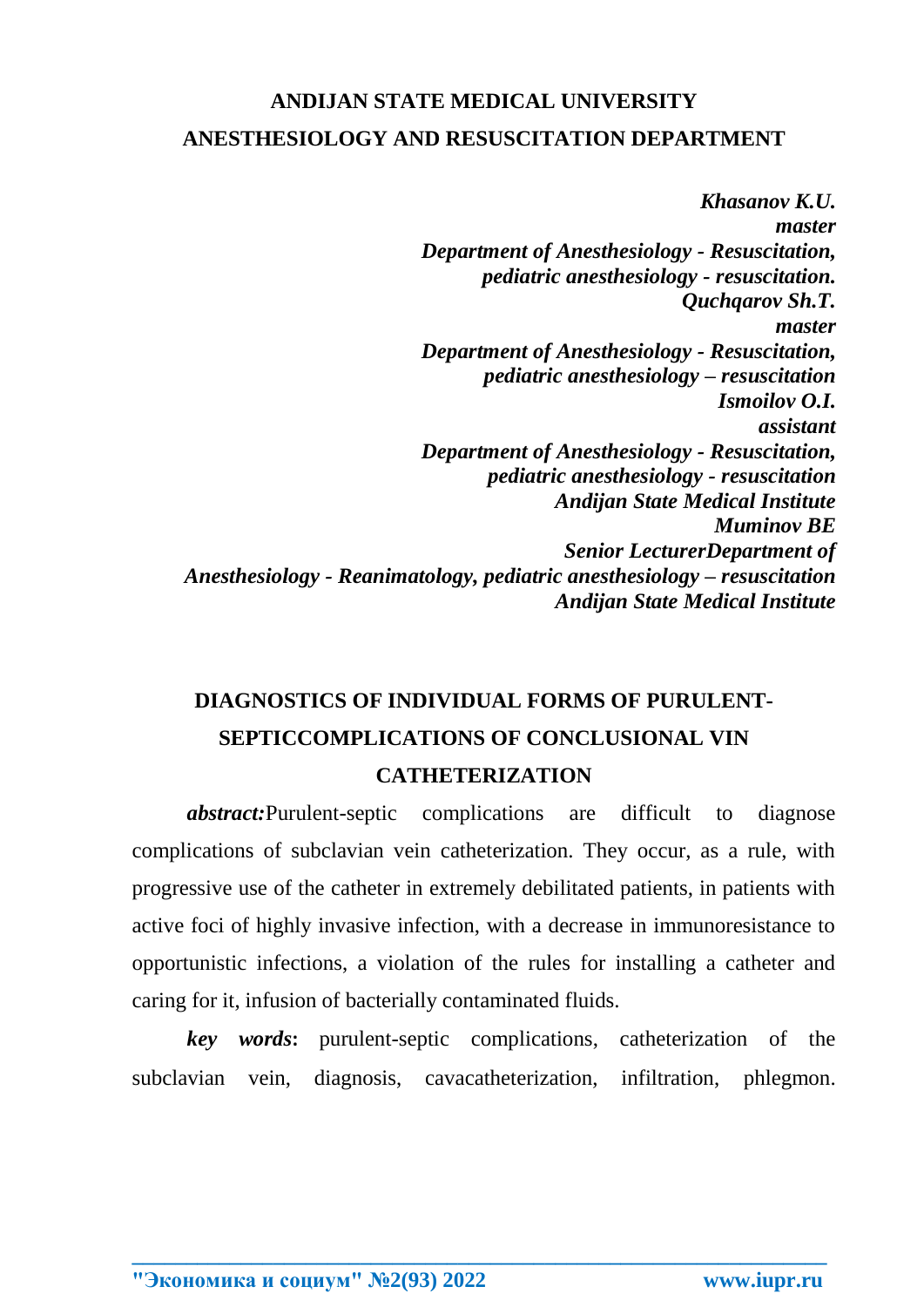Information about the clinical manifestations, diagnosis and treatment of purulent-septic complications of catheterization of the subclavian vein is unambiguous. Some authors believe that to verify the diagnosis and treat patients, it is sufficient to use the usual means and methods used in surgery, while others believe that these complications require the use of special techniques that allow you to quickly and effectively identify and eliminate the developed complications of cavacatheterization [1,2,3].

Diagnosis of purulent-septic complications of subclavian vein catheterization in our work was based on an assessment of complaints, clinical features, data from physical examination methods, laboratory data, results of central venous pressure measurement, ultrasound examination of the subclavian and internal jugular veins, microbiological examination of blood, catheter and discharge from purulent foci. Among 215 examined patients, purulent-septic complications of cavacatheterization were detected in 53 patients.

Common signs for all forms of purulent-septic complications of subclavian vein catheterization were: increased heart rate and respiratory rate, fever, leukocytosis, worsening of the patient's condition up to the development of multiple organ failure, etc.

The main local clinical signs of purulent-septic complications of cavacatheterization, identified during physical examination, we attributed:

- pain, flushing of the skin, swelling of soft tissues in the subclavian region;

- infiltrate at the puncture site of the subclavian vein;

- pain, skin flushing, swelling and infiltrate in the area of the lateral surface of the neck and along the neurovascular bundle (in the projection of the sternocleidomastoid muscle);

- expansion of the saphenous veins in the shoulder, upper chest and side of the neck on the side of the lesion;

- edema and cyanosis of the upper limb;

Based on the data obtained, we identified 6 forms of purulent-septic complications of subclavian vein catheterization:

1) soft tissue infiltration of the subclavian region around the catheter;

2) phlegmon of soft tissues of the subclavian region around the catheter;

3) phlebitis of the subclavian vein and its tributaries without thrombosis;

4) thrombophlebitis of the subclavian vein with incomplete occlusion of the vessel;

5) thrombophlebitis of the subclavian vein with complete occlusion of the lumen of the vein;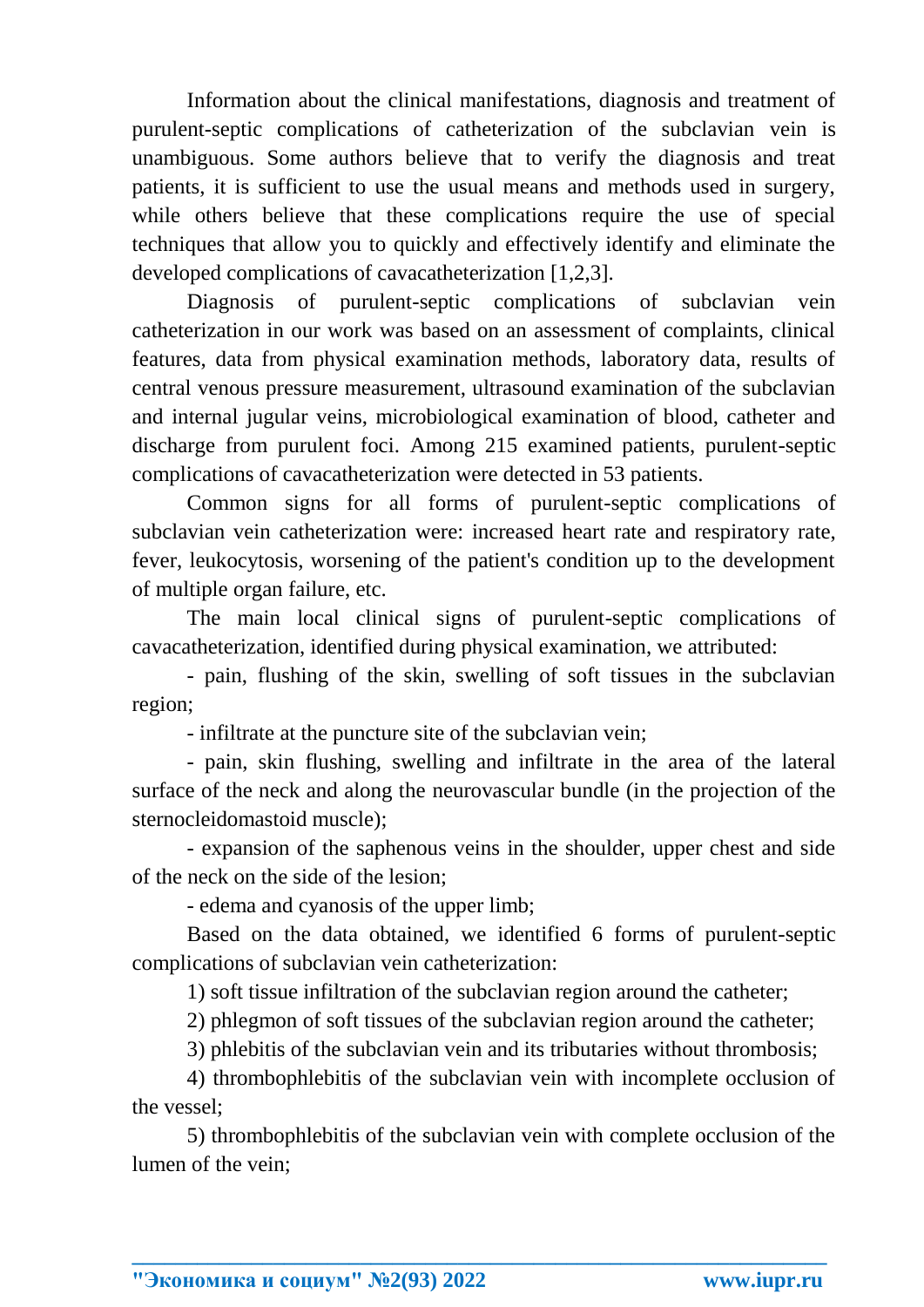6) thrombophlebitis of the internal jugular vein with the development of neck phlegmon;

The results of the study of clinical manifestations of individual forms of purulent-septic complications of subclavian vein catheterization, the features of their diagnosis and treatment are given below.

#### **Differential diagnostic signs of phlegmon infiltrate of the subclavian region**

Infiltration of the subclavian region at the site of the subclavian catheter developed in 10 patients: 7 women and 3 men aged 22 to 71 years, the average age was 53.2±4.9 years. All patients were catheterized right subclavian vein. The duration of the catheter in the vein ranged from 3 to 14 days, on average - 7.3±1.4

day

Phlegmon of the subclavian region complicated the course of the underlying disease in 8 patients: 4 men and 4 women aged 22 to 78 years, the average age was 45.5±5.8 years. The right subclavian vein was catheterized in 6 patients, the left - in 2 patients. The catheter was in the subclavian vein from 3 to 7 days, the average time the catheter was in the vein was 7.8±0.6 days.

The patients had the following diseases that caused their hospitalization in (Table 1).

**Table 1**

| Nosological forms<br>of diseases                  | Number of<br>patients with<br>synfiltrate | Number of<br>patients with<br>phlegmon | General number<br>of patients |  |
|---------------------------------------------------|-------------------------------------------|----------------------------------------|-------------------------------|--|
| Surgical profile                                  |                                           |                                        |                               |  |
| Perforated<br>duodenal ulcer                      | 1                                         | 1                                      |                               |  |
| Gastric<br>ulcer<br>complicated<br>by<br>bleeding | 1                                         |                                        |                               |  |
| Acute pancreatitis                                | 1                                         |                                        |                               |  |
| Acute appendicitis                                |                                           |                                        |                               |  |
| Thrombosis of the<br>mesenteric vessels           | 1                                         |                                        |                               |  |
| Acute cholecystitis                               |                                           |                                        |                               |  |

**\_\_\_\_\_\_\_\_\_\_\_\_\_\_\_\_\_\_\_\_\_\_\_\_\_\_\_\_\_\_\_\_\_\_\_\_\_\_\_\_\_\_\_\_\_\_\_\_\_\_\_\_\_\_\_\_\_\_\_\_\_\_\_\_**

#### **Indications for hospitalization of patients who have developed infiltration and phlegmon of the subclavian region**

**"Экономика и социум" №2(93) 2022 www.iupr.ru**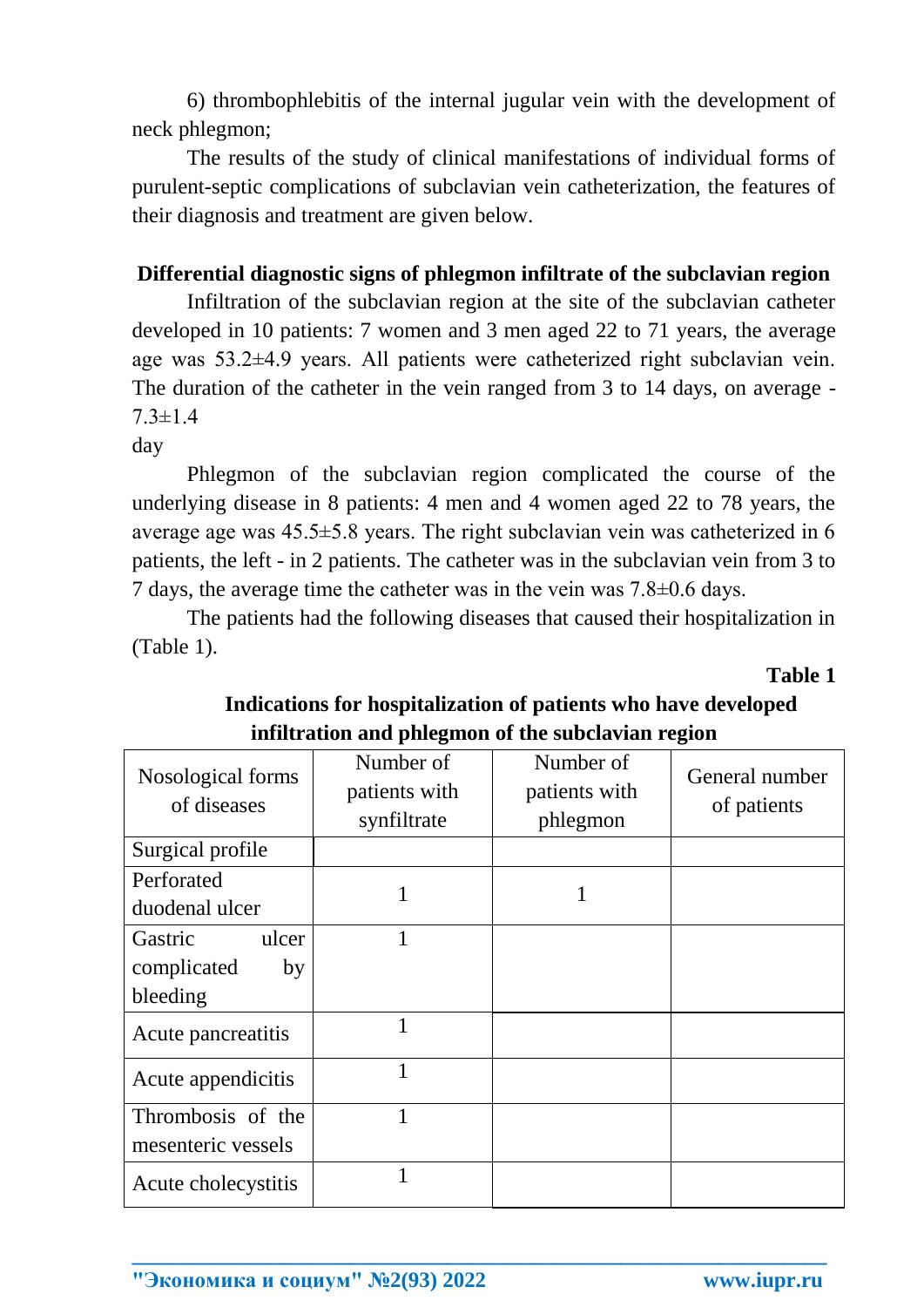| intestinal<br>Acute    |                |                |                |
|------------------------|----------------|----------------|----------------|
| obstruction            |                |                |                |
| hip fracture           | $\mathbf{1}$   |                |                |
| <b>Bladder</b> rupture | 1              |                |                |
| Varicose veins of      | 1              |                |                |
| the esophagus with     |                | 1              |                |
| bleeding               |                |                |                |
| Therapeutic profile    |                |                |                |
| Acute pneumonia        | $\overline{2}$ | $\overline{2}$ |                |
| myocardial<br>Acute    | 1              | 1              | $\overline{2}$ |
| infarction             |                |                |                |
| <b>Diabetes</b>        | 1              | 1              | $\overline{2}$ |
| Nonspecific            | 1              | $\mathbf{1}$   |                |
| ulcerative colitis     |                |                |                |
| Neurological           | 1              | $\mathbf{1}$   |                |
| diseases               |                |                |                |
| <b>TOTAL</b>           | 10             | 8              | 18             |

As in the entire group of patients with purulent-septic complications of subclavian vein catheterization, surgical diseases were the main reason for hospitalization (10 out of 18).

3 patients had foci of chronic infection, most patients (15 people) had concomitant diseases.

The average bed-day in the group of patients with infiltrate of the subclavian region was  $19.5\pm 2.2$  days, in the group of patients with phlegmon of the subclavian region 25±3.2 days.

The clinical picture of the developed complications included local and general clinical signs.

Local clinical signs of infiltration and phlegmon of the subclavian region, detected during physical examination, were due to the development of inflammation in the soft tissues around the catheter and included: infiltration at the puncture site of the subclavian vein, pain, skin hyperemia, pastosity and swelling of the soft tissues in the subclavian region.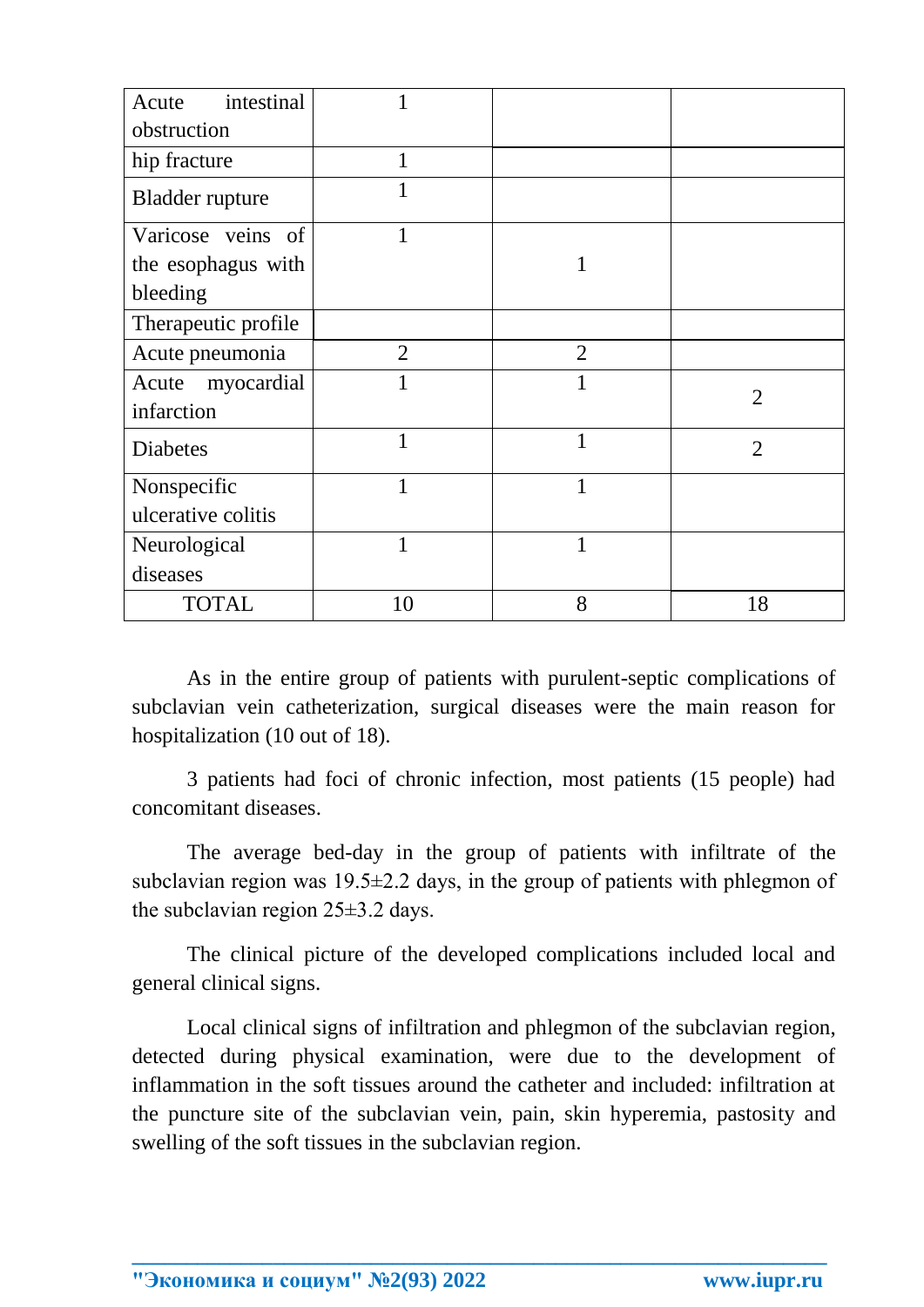The infiltrate in the subclavian region usually developed in the first 3-7 days after cavacatheterization (Fig. 1).



Rice. 1. B-th B., 22 years old, I.B. No. 2448. Soft tissue infiltrate of the subclavian region on the right.

At first, it manifested itself as local dense infiltration at the site of the subclavian catheter and skin hyperemia  $(4.8 \pm 1.8)$  days on average). Then (at  $7\pm1.2$  days) pains of varying intensity appeared at the site of catheter insertion. The pains were mostly local in nature.

Local symptoms of phlegmon of the subclavian region developed 8-12 days after catheterization (Fig. 2). They were manifested by hyperemia of the skin (by  $8.6 \pm 1.3$  days), pastosity and swelling of the soft tissues of the subclavian region without a clear boundary (by  $9\pm1.1$  days), pus discharge from the puncture hole (by  $12.2 \pm 1.3$  days).

Patients complained of pulling, burning pain in the subclavian region with irradiation to the neck and upper limb. Pain appeared, as a rule, on  $11\pm1.6$  days.



**"Экономика и социум" №2(93) 2022 www.iupr.ru**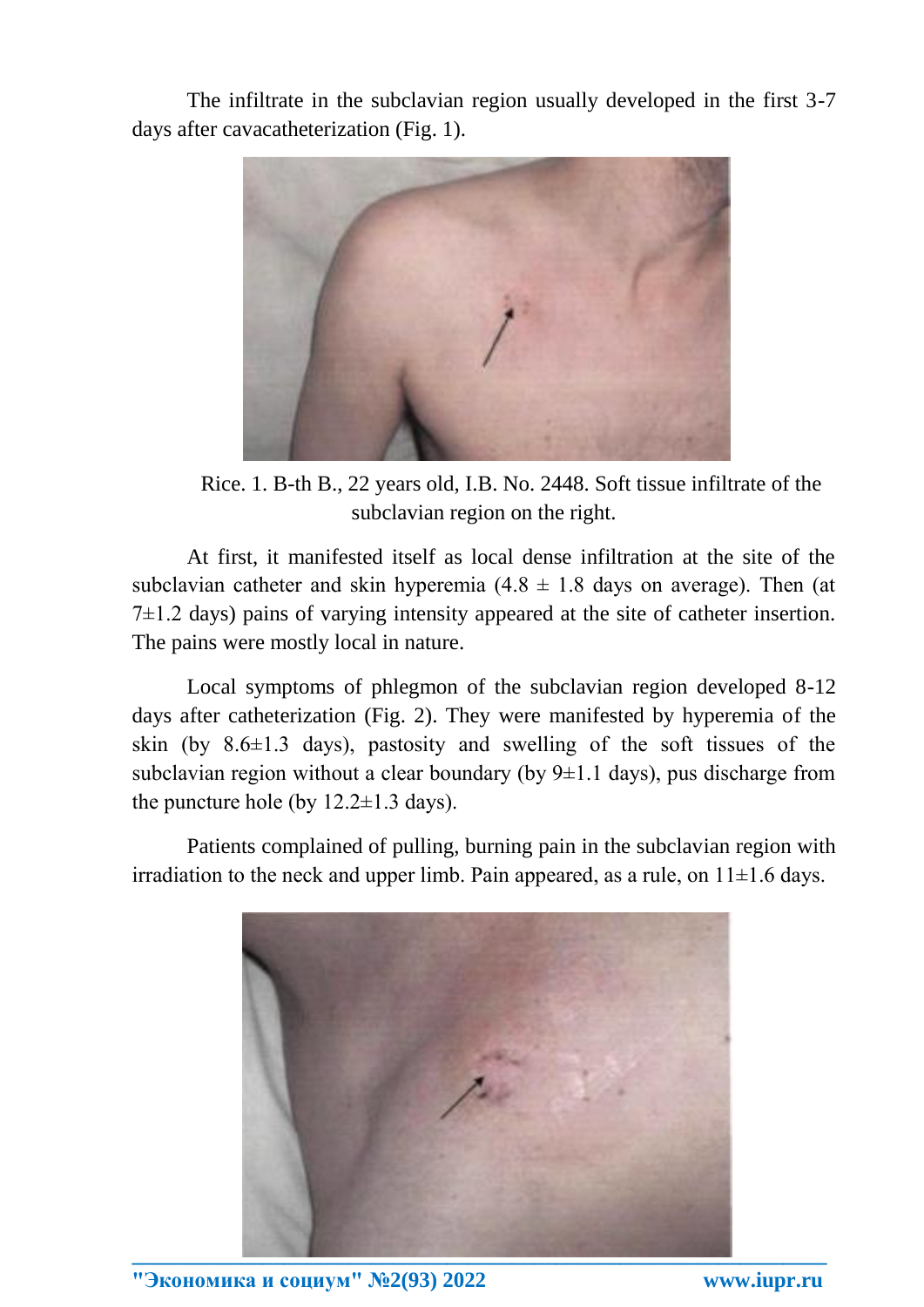### Rice. 2. B-th I., 22 years old, I.B. No. 2957. Phlegmon of soft tissues of the subclavian region on the right.

When measuring CVP, it turned out that it was elevated in 1 patient with an infiltrate of the subclavian region up to 125 mm of water. Art. and in 2 patients with phlegmon of the subclavian region (up to 124 and 128 mm of water column, respectively). This was due to the presence of concomitant pathology: pneumonia - in 2 patients and heart failure - in 1 patient. In 15 patients with a normal level of CVP, an additional stress test with a cotton-gauze ball was carried out, but it did not reveal any pathology.

General clinical signs of soft tissue inflammation around kavakateter often appeared earlier than local symptoms. Thus, 3-4 days after catheterization, 6 patients with infiltrate of the subclavian region and 4 patients with phlegmon of the subclavian region showed an increase in body temperature to 37.5 $\degree$ C with its normalization in the next few days. At 5.9 $\pm$ 1.7 days, 3 patients with infiltrate and 7 patients with phlegmon of the subclavian region, against the background of adequate treatment of the underlying and concomitant diseases, developed an unmotivated deterioration in their condition: increasing general weakness, weakness, pulling pains in muscles and joints.

An increase in body temperature above 38.0°C with chills on days 5-7 from the moment the catheter was placed was noted in 4 patients with infiltrate of the subclavian region and in all patients with phlegmon of the subclavian region. Other signs of a systemic inflammatory reaction (HR tachycardia > 90/min, leukocytosis in blood tests  $>12x109/ml$ , respiratory rate  $>20/min$ ) developed in 3 patients with infiltrate and in all patients with subclavian phlegmon a little later - by  $6.1 \pm 1$ , 1 day

Based on the general clinical blood tests, the Kalf-Kalif leukocyte intoxication index (LII) was calculated. There was an increase in LII by 5-7 days, compared with 3 days from the moment catheter placement, up to 2.0 - 2.5 in patients with infiltrate of the subclavian region and above 3.0 - in patients with phlegmon of the subclavian region. In addition to leukocytosis with a shift of the leukocyte formula to the left, an ESR acceleration was observed (up to 40 mm / h or more).

When using the SOFA scale in patients with phlegmon infiltrate of the subclavian region, organ failure was not detected.

When assessing the severity of the condition of patients on the APACHE II scale by 3 days from the installation of the subclavian catheter and on days 5-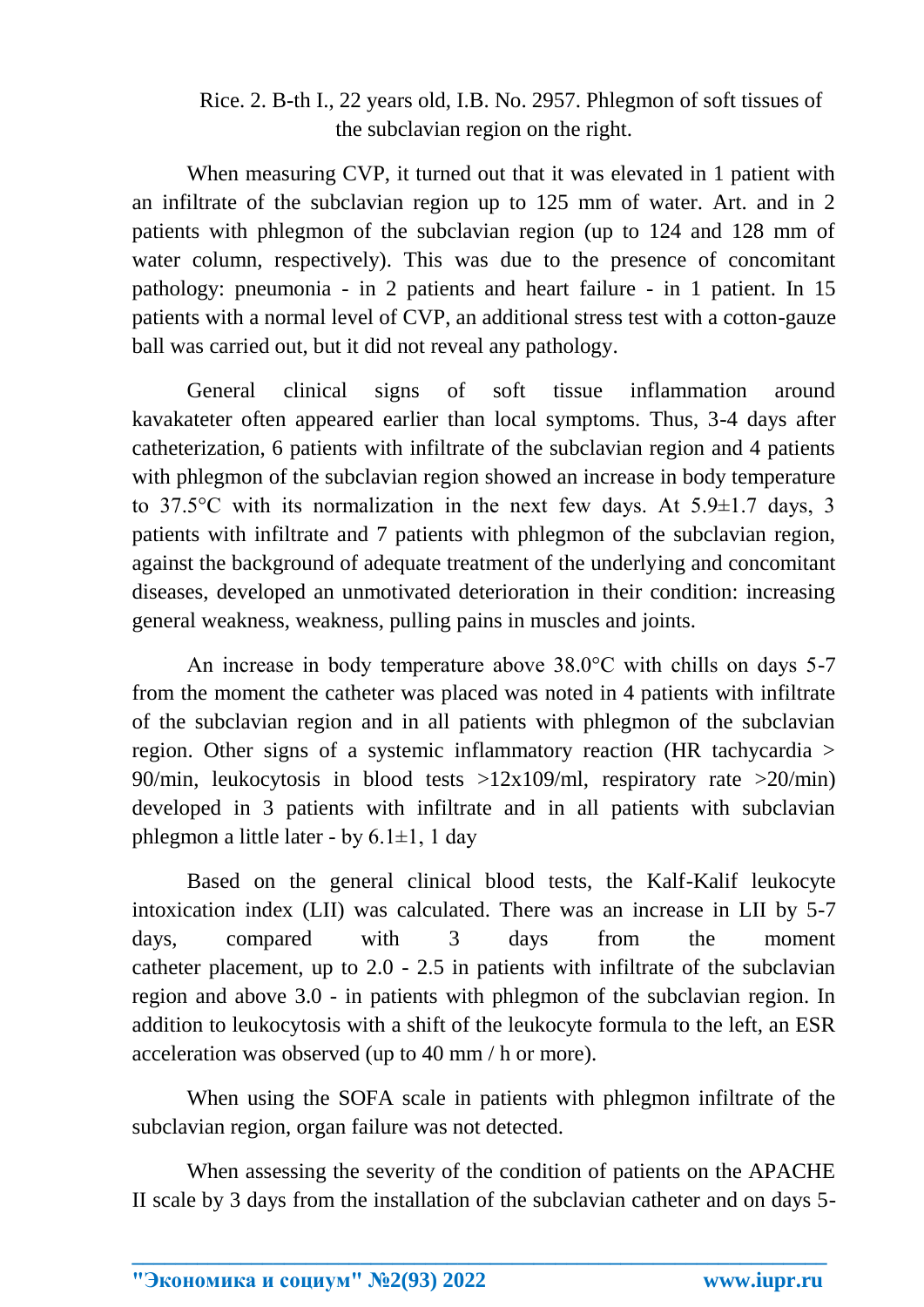7 (the average development of the complication) an increase in the severity of the condition of patients was noted, which was expressed in an increase in the number of points. So, in patients with subclavian synfiltrate, the average number of points on the APACHE II scale on day 3 was  $7.5\pm1.5$  points, on days  $5-7$  -8.7 $\pm$ 1.6, in patients with phlegmon - 8 $\pm$ 1 and 12  $\pm$ 0.9 points, respectively. Ultrasound examination  $(n=18)$  shows edema and infiltration of the skin and subcutaneous fat of the subclavian region, the subclavian vein and the internal jugular vein are completely passable, without pathological inclusions, the walls of the veins are elastic, the blood flow velocity is not changed.

All patients with infiltrate and phlegmon of the subclavian region underwent microbiological studies, which included: sowing the tip of the catheter when it was removed, sowing blood from the catheter, triple sowing peripheral venous blood, sowing discharge from wounds during opening of phlegmon.

The qualitative composition of the microflora isolated from the tip of the catheter consisted of: Staphylococcus aureus - in 7 patients and St. epidermidis in 6 patients. The growth of microflora was obtained in 13 out of 18 samples. When examining blood from the catheter, the following data were obtained: St. aureus

detected in 3 patients, St. epidermidis - in 5 patients. Blood culture from intact peripheral vein was positive in 4 patients with phlegmon of the subclavian region (causative agent - Staphylococcus aureus). The study of the composition of the microflora from wounds during the opening of phlegmon of the subclavian region gave the following results: St. aureus - 4 patients, St. epidermidis - 1 patient, St. aureus and St. epidermidis - 3 patients, the growth of microorganisms was obtained in 80% of the samples taken.

**Conclusion:** Thus, the diagnosis of infiltrate and phlegmon of the subclavian region is based mainly on local symptoms of inflammation of the soft tissues around the catheter. In this case, it is necessary to take into account the general clinical signs of complications, which often appear earlier than local changes at the puncture site.

#### **Literature**

1. Kostyuchenko A.L. Sepsis. Terminology and essence / A.L. Kostyuchenko // Vest, surgery. - 2017. -T.158, No. 3. - P.86-88.2. Beloborodov V.B. Sepsis - a modern problem of clinical medicine / V.B. Beloborodov // Rus. honey. magazine - 2017. - V.5, No. 24. - S.1589-1596.